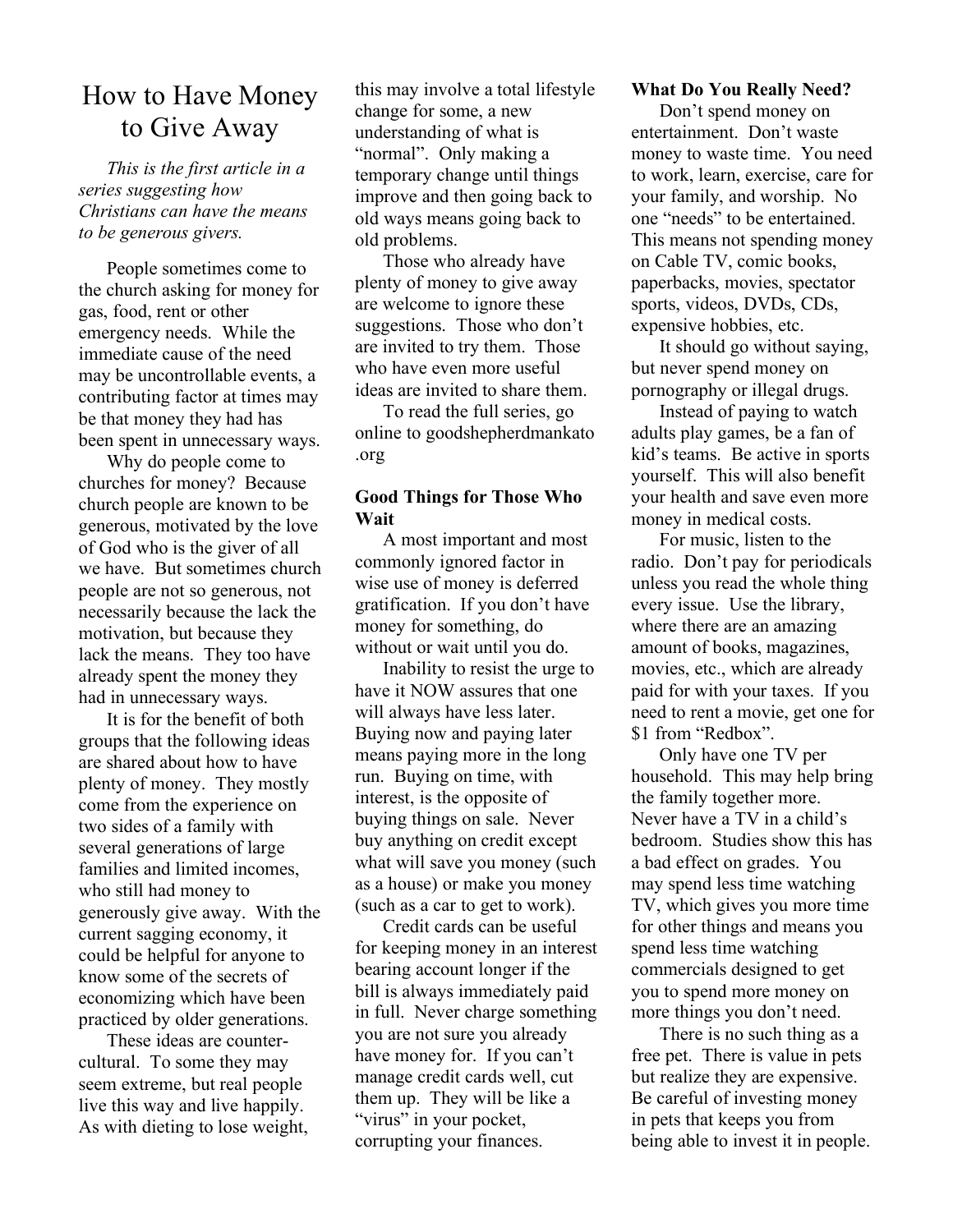#### **Consider Replacement Cost**

When buying something that will be used up, such as food, toiletries, etc., buy as cheaply as possible, but when buying something that should last and be used for many years, such as furniture and major appliances, spend the money to buy quality. Replacing such things is more expensive than buying something that lasts.

Don't replace something that still works. Mechanics agree that the cheapest car you can get is the one you already have (until repairs become more than its value after repair). Don't upgrade a computer, camera, etc., if what you have still works for you.

Don't buy new clothing as long as what you have still fits.

Keep everything you have in good repair. Sew up clothing and have shoes repaired. Learn to do home and car maintenance and minor repairs. Things that are broken or torn are more easily fixed soon before the problem gets worse.

#### **Watch What You Eat**

As a rule of thumb, don't pay to consume anything that doesn't at least have vitamins – No tobacco! no alcohol, no coffee, no soft drinks, no bottled water, no chips, no candy. This also is better for your health and will save you even more in the long run.

Eat only a small amount of meat. The average American eats much more than needed for a healthy diet. Reducing the amount of meat consumed has been found to have as much of an effect on the environment as switching to a hybrid car.

Don't buy donuts or snacks, especially from vending machines. Take along something healthy instead.

Don't eat out in restaurants, with rare exceptions. If you need to eat away from home, there are a lot of things in grocery stores that can be eaten right of the shelf (after you pay for it, of course). For hot food, some groceries have a deli – no waiting, no tips.

Don't buy preprocessed, precooked, or highly packaged foods. Home cooked food is often healthier as well.

If you are able, grow your own garden vegetables. They may well taste better too!

Don't throw away leftover food that can be eaten later and taken along for lunch. Don't throw away left over supplies or materials that may be useful later. Small quantities will be expensive to buy.

#### **Get What You Pay For**

Don't pay for advertising of brand name products. Many generic products are made by the same manufacturers. If you can't feel, taste or see the difference, don't pay the difference. Don't buy brand name clothes to wear the logos. You are paying the company to do their advertising for them.

Don't buy sugared cereal. Avoid buying any food where one of the main ingredients is a sweetener. Don't buy something to get the "free" prize or toy that comes with it.

## **Don't burn money**

Only have one vehicle per income. If you have another car, you will drive it; if you

don't you will find another way. Even when you have a car, use public transportation or carpool whenever possible.

If you (or your child) are going less than a mile or too, don't drive. Walk or ride a bike. Mow with a push mower instead of a riding mower. It is better for your health and the environment.

#### **Don't Throw Money Away**

Never, ever, gamble in any way. Don't support an industry that feeds this destructive addiction. Sweepstakes also are a way to totally waste money. If you want to support a good cause, just give the money.

Don't buy anything just so you can throw it away (except toilet paper). Use cloth napkins and wash them instead of using paper. Use cloth diapers. This has the added benefit of keeping landfills from filling so fast.

Use resealable containers for food instead of disposable baggies. The bags inside cereal boxes also make good sandwich bags. Use rechargeable batteries and avoid battery operated devices in the first place by using hand operated or plug-in equipment instead.

Don't buy things that will keep costing you even more, such as clothes that need to be dry cleaned. Don't fertilize and water the yard so that it needs to be mowed more often. Both of these are also better for the environment.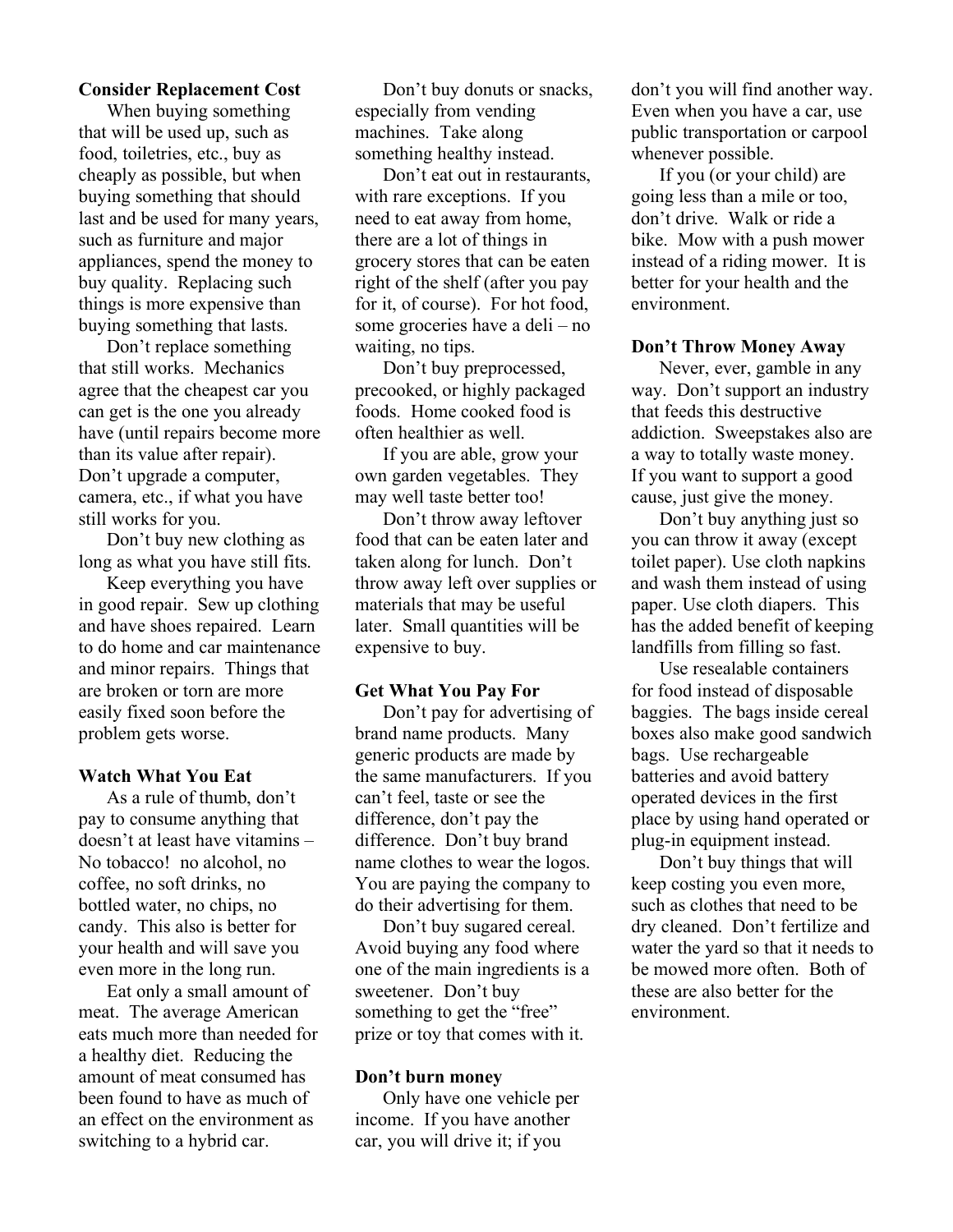## **Here Today, Gone Tomorrow**

Spend as little as possible on anything you won't still have next week, (such as restaurant food, mentioned before).

Instead of staying in a motel when traveling, camp out at a park (or stay with relatives). Enjoy what your tax dollars have already paid for. Basic camping gear can be bought for the price of a night or two in a motel and be used for years. Camping also allows you to save more by cooking your own meals.

Don't vacation at theme parks or "tourist traps". Enjoy nature at public parks. Get out of your car and take a hike. Some of the most wonderful sights are a short walk from roadside picture points and so are seldom seen. Expand your mind at historic sites and museums. Except for a nominal fee, these too are already paid for by your taxes.

Don't throw away anything you can reuse. Use old clothes for rags instead of buying paper towels. Use the Sunday funnies as gift wrapping paper.

## **Shop Around**

Buy bread from bakery outlet stores. Check the dollar stores for non-perishable foods, toiletries, cleaning supplies, etc.

Plan ahead. Most things cost more at the last minute. Pay attention and buy when things are on sale. Buy Christmas items in January when they are on clearance.

Buy consumables, such as toilet paper, in bulk.

Don't buy food or drinks at sporting events or movies. That is where they make most of

their money. Eat ahead of time and don't show up hungry.

Avoid impulse buying. Make a list and stick with it. Never go shopping when you are hungry. If you must go shopping with children, learn to say "no" and practice it often. Don't by fresh fruit and vegetables out of season.

Never buy something for more than one day's wages without comparison shopping and talking to your spouse first.

## **Waste Not, Want Not**

Know what is in your cupboard. If you already have something, use it before you buy more. Yes, this includes cosmetics.

After using a towel, hang it up to dry and use it again. Don't wash clothes that are not actually dirty. This just wears them out faster.

Reuse shopping bags for trash, etc. Be creative in using what you have for what you need. This is better for the environment.

Turn down the heat when you are gone and at night. When it is nice outside, turn off the AC and open a window. Thoughtful use of windows and shades in a well insulated house can eliminate the need for air conditioning most of the year in Minnesota. During the day, think about whether it is light enough for what you are doing before turning on the light.

Turn off the water when brushing teeth, scrubbing in the shower, washing dishes, etc.

Turn off lights, fans, TV, computer, etc. when they are not needed, especially in the

summer, when they are producing more heat.

When the weather allows, hang clothes to dry rather than using a drier. They will smell fresher too.

## **Time is Money**

The time you save in watching less TV, etc. can be used to save more money. Don't pay someone else to do something you can do yourself.

Change you own oil in the car and wash it with a hose at home. Shop where you bag your own groceries. If possible, cut your own family's hair. Don't pay for lawn services.

If you must have coffee, make it at home and take it with you. Make a lunch to take along instead of eating out at work or on trips. On longer trips or vacation, take a cooler of food. This can also save the time of finding a place to eat.

Clip and use coupons. Watch for sales. Be sure to return rebates. (Most are never returned.)

With today's gas prices, don't drive too far to save a few pennies but plan ahead to save trips to the store.